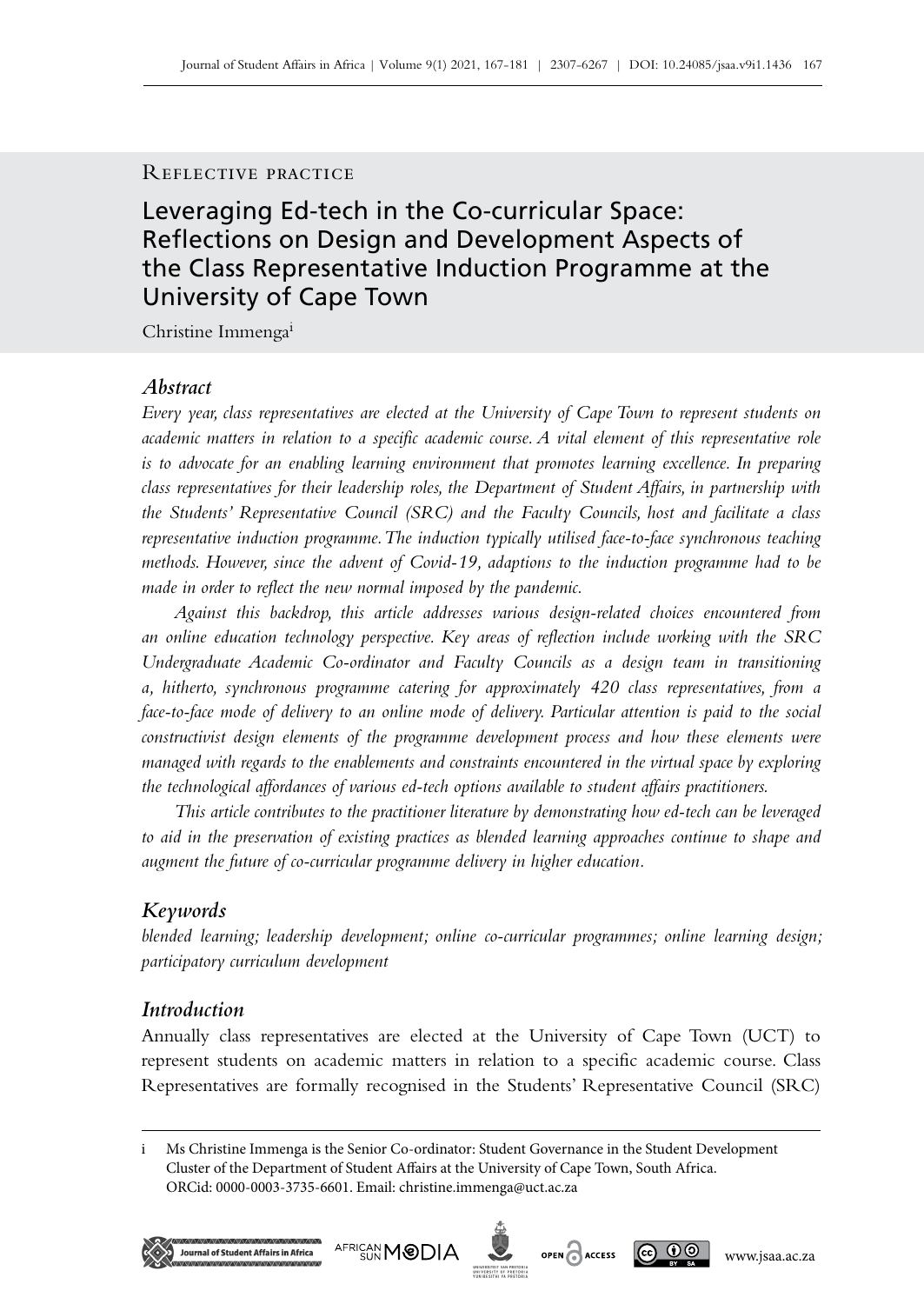Constitution which forms part of the UCT Institutional Statute. The SRC Constitution further recognises six undergraduate faculty councils, that represent students in each of the six academic faculties of UCT and tasks these faculty councils with ensuring "that there is a functioning system of class representatives" (UCT Council, 2016, p. 14).

The role of a class representative is to advocate for an enabling learning environment that promotes learning excellence. A class representative typically achieves this through regular engagement with the course convenor or lecturer on academic matters or challenges that may be faced by their class. Should the class representative not be able to resolve the matter at the localised class level, the class representative can escalate the matter to the faculty council to liaise with the Head of Department or Dean and if the matter remains unresolved can escalate the matter to the SRC to take up with the university executive (Figure 1).



**Figure 1: Class representatives' communication and complaint escalation channels**

Further to this, a second responsibility of the role of the class representative is to facilitate the communication of important information to their class as well as refer their fellow class participants to the appropriate student support service should the need arise.

In an effort to prepare the class representatives for their critical role, the Department of Student Affairs (DSA) is tasked with inducting the class representatives. This is achieved through the development and implementation of the annual Class Representative Induction (CRI) programme. To facilitate the creation of a relevant and inclusive programme, the DSA utilises a participatory curriculum development (PCD) approach by partnering with both the faculty councils and the SRC Undergraduate Academics Co-ordinator to form the CRI design team (henceforth referred to as the design team). This multiple stakeholder approach is what distinguishes a PCD approach from a traditional curriculum development approach where subject matter experts and educators develop the curriculum. In drawing on the insights and experiences of stakeholders, a PCD approach essentially assumes that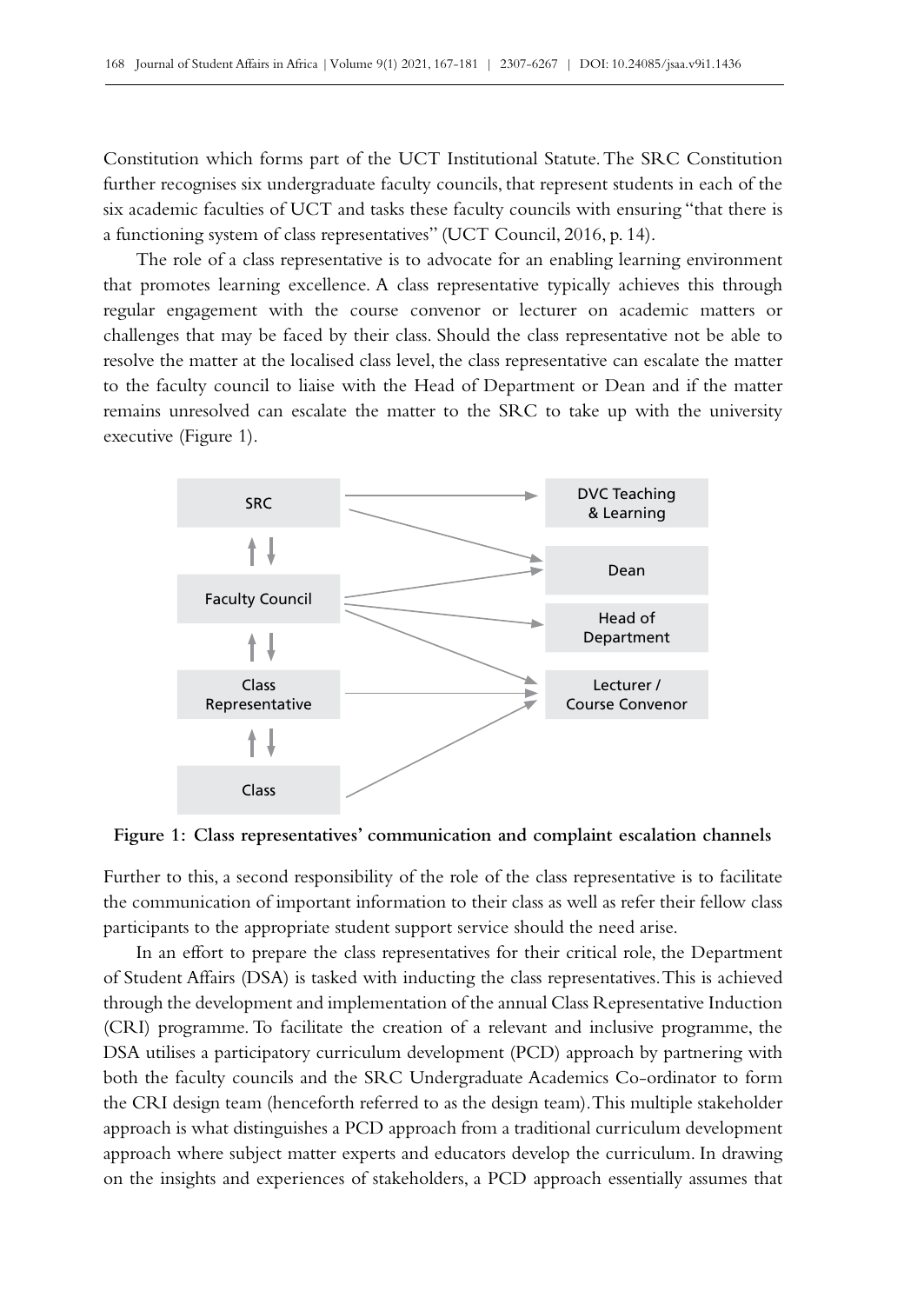each stakeholder is an expert with regards to their own reality in relation to the curriculum being developed. The appeal of a PCD process is that it increases stakeholder "motivation, commitment and ownership of the learning process" (Taylor, 2000, p. 95) thereby supporting the de facto social constructivist paradigm associated with student development in this co-curricular space (Schreiber & Valle, 2013). Furthermore, PCD's ability to facilitate the inclusion of usually marginalised voices results in the production of "relevant, flexible, diverse and integrated curricula, improving the chance of a successful, sustainable outcome [that is] manifested through effective learning" (Taylor, 2000, p. 95).

The 2020 CRI programme was scheduled for 14 March. However, the confirmed arrival of the Covid‑19 pandemic in South Africa in early March resulted in the postponement of the synchronous and face-to-face programme. The manner in which the pandemic evolved worldwide soon made it clear that a face-to-face induction would no longer be possible. It was, however, crucial that the class representatives receive training, especially since their representative role gained in significance once the institution announced that the academic year would continue via emergency remote teaching. This required that the design team re‑design and re‑develop the CRI programme in order for it to be facilitated fully online.

This article serves as a practitioner's reflection in addressing various design-related choices encountered in the process of developing the fully online CRI programme from an online learning and education technology perspective.

### *Methodology*

According to Schön (1992, p. 53) "real-world problems do not come well-formed", and this was indeed the case with the advent of Covid-19 in South Africa. Covid-19 resulted in most higher education institutions being forced to move both curricular and co-curricular programmes fully online. Consequently, the use of reflective practice, as originally advocated by Schön (1982), provides a method of making explicit the practitioner knowledge gained by those practitioners who were suddenly tasked with enabling this transition (Candy, 2020; Schön, 1982).

Luescher (2018) develops the concept of reflective practice further within the context of student affairs by providing a foundation for the use of reflective practice articles as a methodology for reflective scholarship within the student development practitioner community. More specifically, Luescher proposes a set of guidelines for practitioners to draw on when engaging in reflective scholarship, namely:

**Contextual information** about the higher education system, the institution and its student body, and the student affairs department where a practice is housed;

**Title and description of the practice**, i.e. an intervention, project, initiative, programme or service;

**Reasons for the practice**: Why was this practice developed and adopted? What was its purpose and objectives? Who was the target group? What outcomes were envisaged?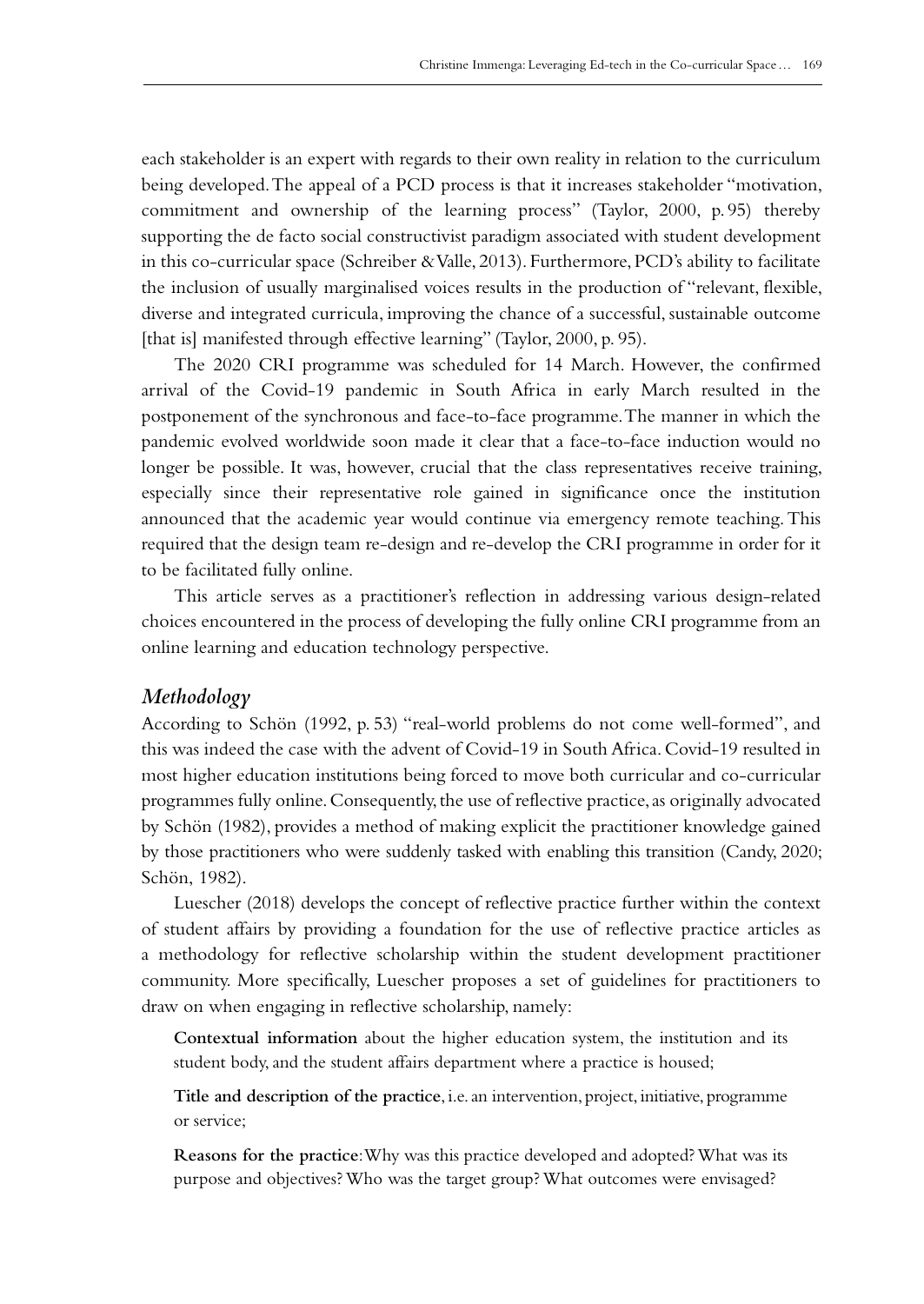**Conceptualisation and implementation of the practice**: How was the practice conceived and developed? What was included/excluded? How was the practice implemented? What were its costs (including non-costed issues like time)? How was it managed, monitored and evaluated?

**Reflections on the practice**: What were the outcomes in terms of achieving its purposes? What worked, what did not work, and why? What recommendations for improvement can be made?

**Reflections on ethics and transferability**: What ethical considerations must be noted in relation to the practice? What is the potential of transferring the practice to other target groups or implementing it in different institutional and campus settings?

**Reflections on the account**: What is the trustworthiness of this reflective practice account? What biases may be implicit? How does it contribute to a scholarship of practice in student affairs? What further research may be required?

(Luescher, 2018, p. 68)

This article therefore proceeds by employing the use of reflective scholarship as a methodological approach given its well-suited relevance and hence also draws on both the structure and key components of Luescher's guidance outlined above.

This article draws on the following publicly available data sources:

- *Framework for remote teaching at UCT under Covid-19* (also referred to as the Emergency Remote Teaching [ERT] framework).
- Universal Design for Learning (UDL) Guide provided by the Centre for Innovation in Learning and Teaching (CILT).

## **The "new normal"**

Having noted that the 2020 CRI programme would need to take place in a fully online environment, a re-development of the programme was required in order to accommodate and adapt to this new normal in accordance with the provisions of UCT's Emergency Remote Teaching (ERT) framework.

In April 2020, the UCT Senate Executive Committee approved the *Framework for remote teaching at UCT under Covid-19.* The purpose of the framework is to ensure "an equitable experience of learning for all students" (UCT SEC, 2020, p. 1) in an effort to prevent "remote teaching [from] reinforc[ing] or increas[ing] existing inequalities" (UCT SEC, 2020, p. 1). This framework requires that "[e]mergency remote teaching […] be asynchronous and designed for low bandwidth and restricted access to the internet in order to include as many students as possible" (UCT SEC, 2020, p. 2).

Emergency remote teaching was further enabled by the provision of laptops by the institution to students who required a device, by the monthly provision of data to students, and finally by an agreement made between the South African Department of Higher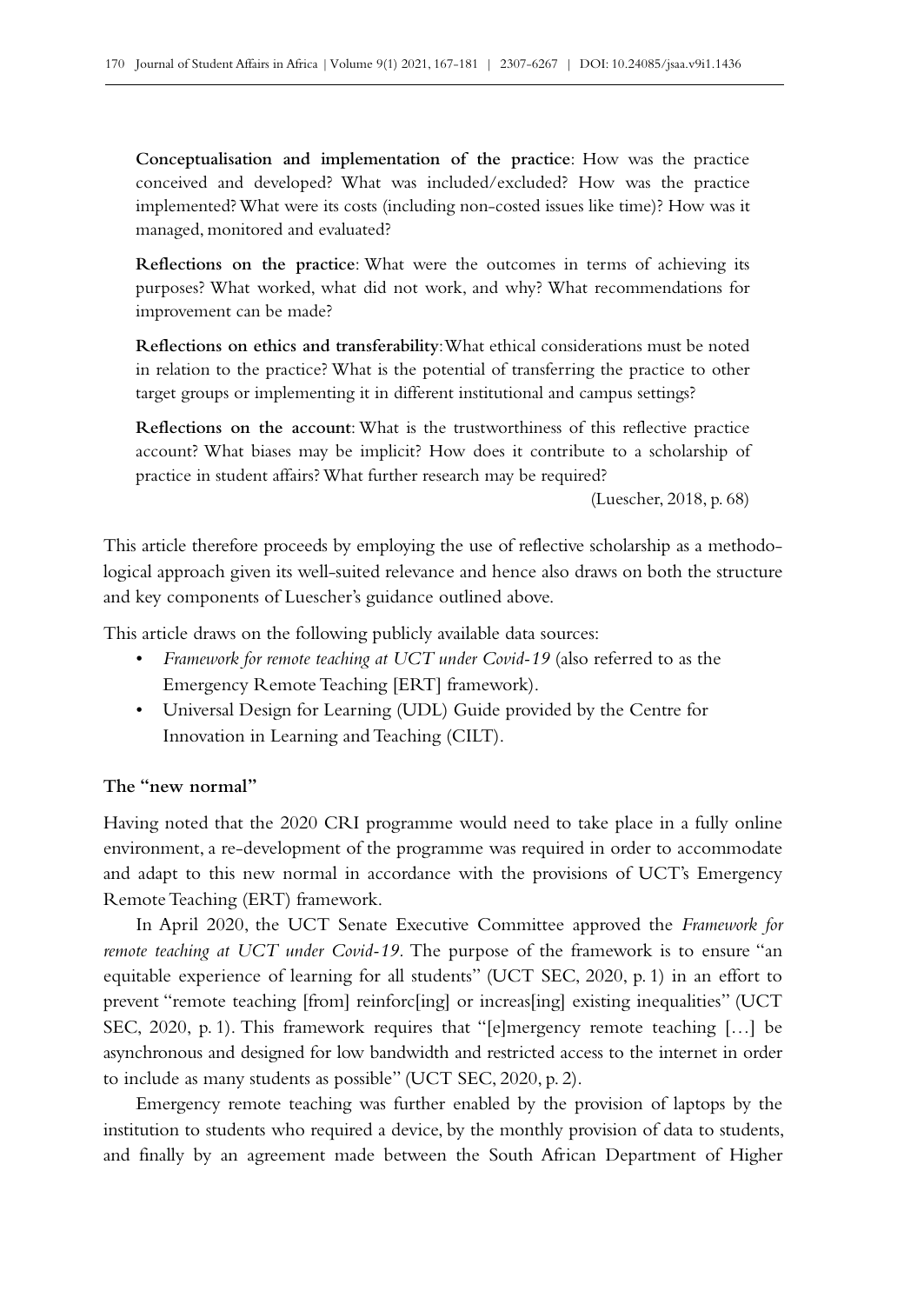Education and Training and South African mobile service providers to zero rate a selection of educational websites. The result of the latter was that Vula, UCT's Learning Management System, was zero-rated and could be utilised without a data charge (ICTS, 2020).

The ERT framework made a point of distinguishing between emergency remote teaching and online teaching in that online teaching would allow for synchronous teaching activities to take place via platforms such as Zoom or Microsoft Teams (UCT SEC, 2020). In practice this meant that the face-to-face programme could not merely be moved online and be presented synchronously via an online platform. Instead, the framework challenged the CRI design team to design and develop a low-bandwidth asynchronous online induction programme.

### **Designing for the "new normal"**

In keeping with Carpenter and Haber-Curran's (2013) recommendation of theory-based intentionality of practice, a deliberate attempt was made to draw on both education technology and online learning theory in the re‑development of the CRI programme. In particular, use was made of the ADDIE framework, Affordance theory, the Universal Design for Learning (UDL) principles, the multimedia principle, and the Community of Inquiry (CoI) theoretical framework to inform the many design choices made for the programme. Each of these will now in turn be introduced and briefly discussed so as to provide the reader with the necessary background to make sense of the design choices upon which the ensuing reflections are based.

### *The Analyse, Design, Develop, Implement and Evaluate Model (ADDIE)*

ADDIE is a five-stage instructional design model that systematically guides practitioners in the development of educational interventions (Allen, 2006). The five stages, from which it derives its acronymic name, are: Analyse, Design, Develop, Implement and Evaluate. Branch & Dousay, (2015, p. 17) characterise each of the ADDIE stages in terms of the activities associated with each stage as follows:

- [A]nalysis of the contexts and the needs of the learner;
- [D]esign of a set of specifications for an effective, efficient, and relevant learning environment;
- [D]evelopment of all student and course management materials;
- [I]mplementation of the planned instruction; and
- [E]valuation of the results of the design processes, both formative and summative.

According to Reiser and Dempsey (2007, p. 11) it should also be noted that when using the ADDIE framework "it is often necessary to move back and forth among the activities of analysis, design, and formative evaluation and revision" and by doing so the ADDIE framework reveals its greatest strength as being an "iterative and self-correcting" process (Reiser & Dempsey, 2007).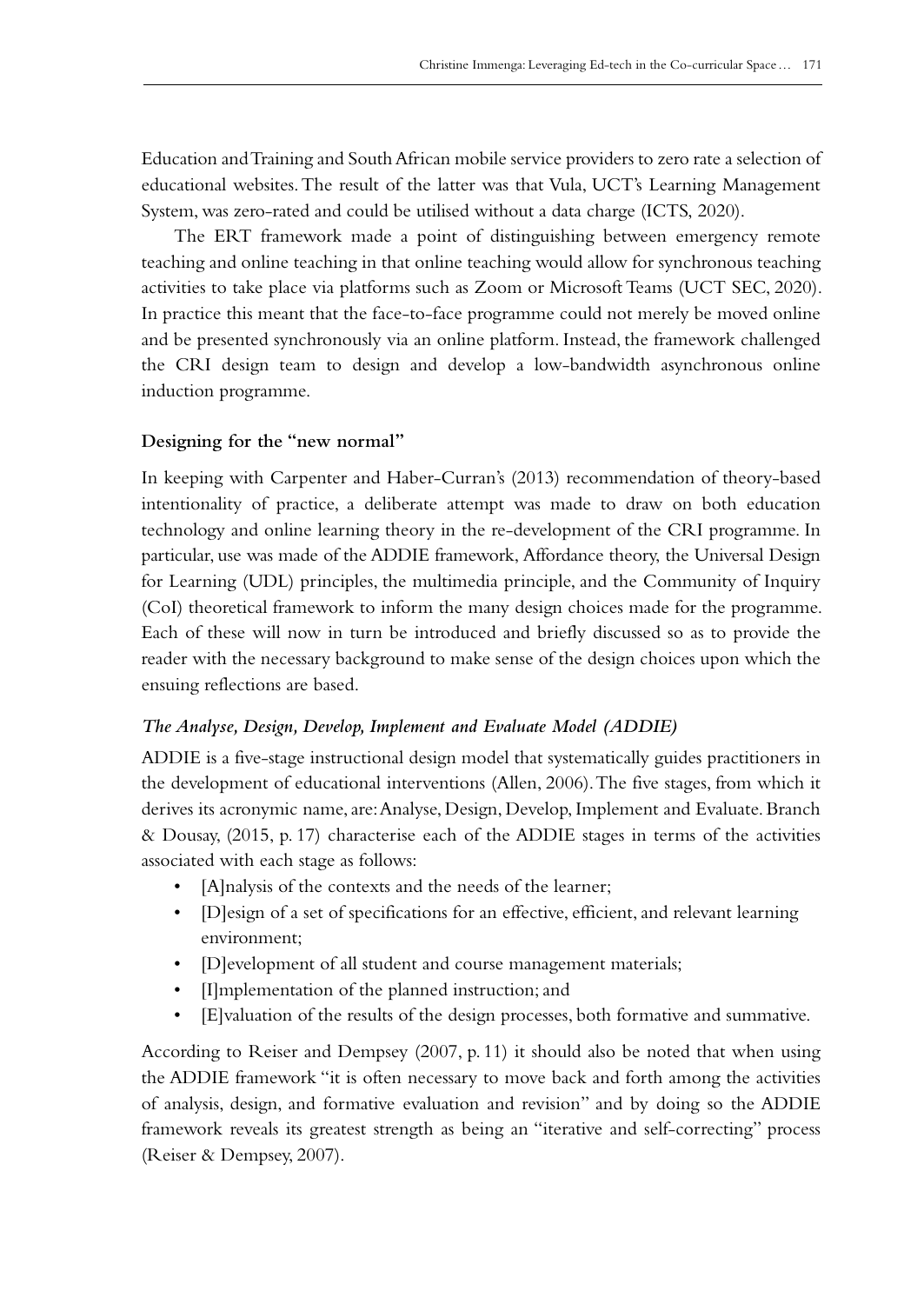### *Affordance theory*

In the education technology context affordance theory is interpreted as a maxim that states that when making choices about technologies, consideration must be given to both the manner in which the technologies support the learning task and how the technologies are experienced by the student (Beetham, 2007). The term 'affordance' is used to describe how a tool or technology might be used to enable online learning (Hammond, 2010; Aagaard, 2018). It then follows that by assessing what the various technologies, resources and tools may afford the student as they embark on the learning activity, learning designers are aided in determining which tool, technology or resource is best suited for the pedagogic strategy of the specific learning task.

#### *Universal Design for Learning (UDL)*

The UDL provides a framework for instructional design and curriculum development based on research from the learning sciences, the learning differences, and the creation of supportive learning environment domains. This framework consists of three principles, namely *engagement*, *representation*, and *action and expression.* These principles endeavour to optimise learning for all students (Hall et al., 2012; CILT, 2020). The *engagement* principle emphasises "the 'why' of learning" (CILT, 2020, p. 1) and requires that students connect with the content in a manner that motivates and stimulates them to learn. This can be achieved by contextualising content using local examples and the use of activities that encourage and welcome the student voice. The second principle of *representation* refers to "the 'what' of learning" (CILT, 2020, p. 2). This principle requires that students be enabled to make connections with the content in relation to their existing knowledge and understanding. The importance of this principle is that it acknowledges that students may interpret information differently based on their pre‑existing knowledge and therefore requires that the same content be presented in multiple different formats as well as in smaller sections so as to allow for effective processing of the material. The third principle of *action and expression* refers to "the 'how' of learning" (CILT, 2020, p. 4) and entails "creating multiple opportunities so that a wide range of diverse students can have equal access to and a means to confidently express their learnings […] and participate in educational activities" (CILT, 2020, p. 4).

#### *Multimedia principle*

The multimedia principle states that human beings "learn better from words and pictures than from words alone" (Mayer, 2017, p. 404). Mayer (2017) however cautions that while multimedia can greatly aid the learning process, utilising too many elements within multimedia simultaneously can overload the cognitive processing of the learning and therefore impede learning.

### *Community of Inquiry (CoI) theoretical framework*

A community of inquiry is defined as "a group of individuals who collaboratively engage in purposeful critical discourse and reflection to construct personal meaning and confirm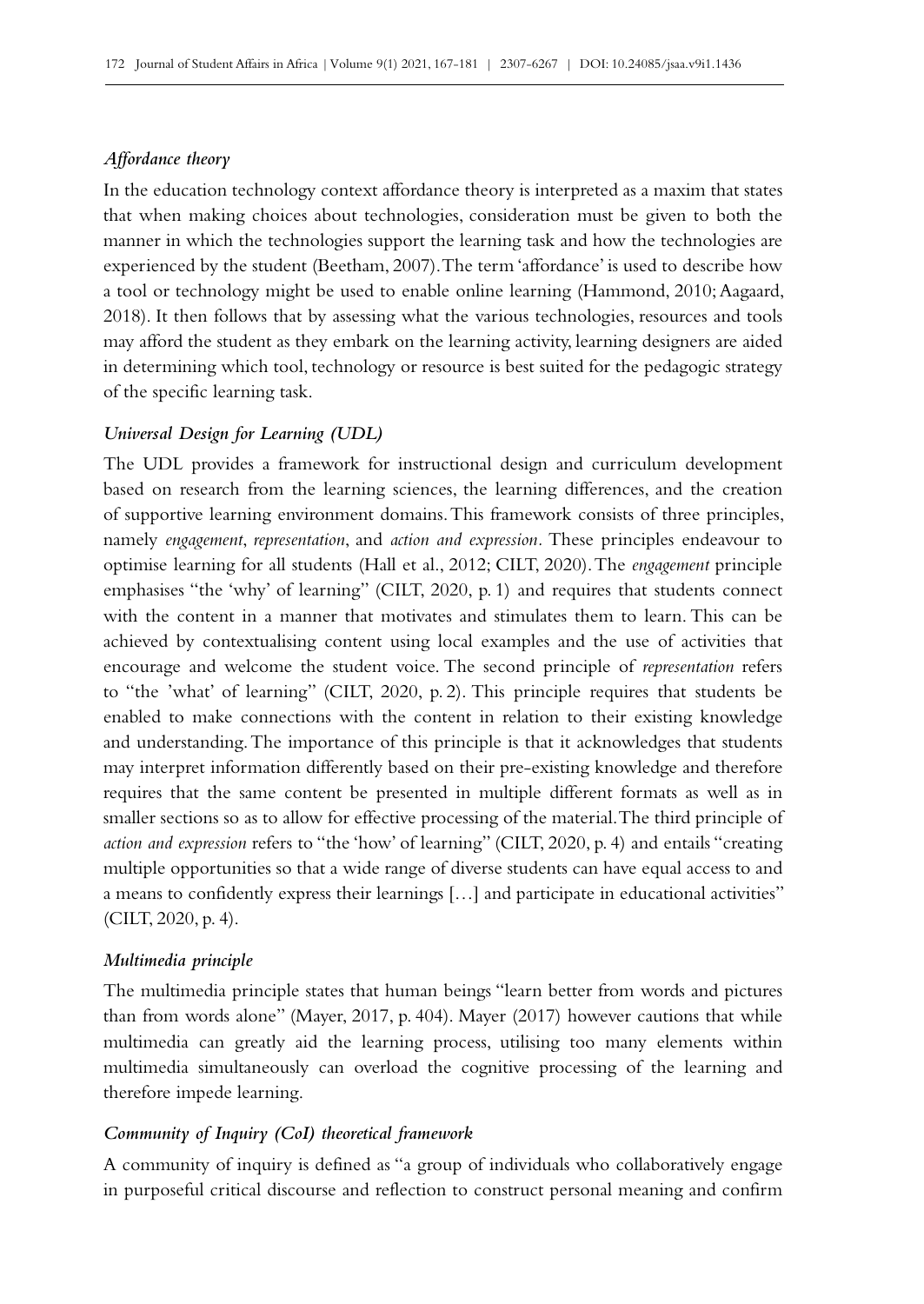mutual understanding" (Garrison, 2017, p. 2). The CoI framework presents "a process of creating a deep and meaningful (collaborative-constructivist) learning experience through the development of three interdependent elements – social presence, cognitive presence and teaching presence" (Cleveland-Innes et al., 2019, p. 170). A presence, also referred to as a sense of being, is fashioned through interpersonal communication. Moreover, in order for a CoI process to result in an engaging and interactive learning community all three types of presence, that is the social-, cognitive- and teaching presence must exist in a balanced confluence (Cleveland-Innes et al., 2019). These respective presences are defined as follows:

- Social presence is defined as "the ability of participants to identify with the group or course of study, communicate purposefully in a trusting environment, and develop personal and affective friendships progressively by way of projecting their individual personalities." (Cleveland-Innes et al., 2019, p. 172).
- Cognitive presence is defined as "the extent to which learners are able to construct and confirm meaning through sustained reflection and discourse" (Cleveland-Innes et al., 2019, p. 174).
- Teaching presence is defined as "the design, facilitation and direction of cognitive and social processes for the purpose of realising personally meaningful and educationally worthwhile learning outcomes" (Cleveland-Innes et al., 2019, p. 177).

### **Design and re‑development practice reflections**

In approaching the re-development and design of the CRI programme, the decision to follow a theory-based intentionality of practice was to help ensure the adoption of best practices given the more general trend towards blended learning in the Higher Education space. This approach was also inspired by pre–Covid events such as the 2019 NASDEV Best Practice Summit where strides towards harnessing the benefits and opportunities of the fourth industrial revolution (4IR) were already being encouraged. Collectively, these driving forces continued to highlight the need for more urgency amongst student affairs practitioners in general to take steps towards ensuring that the co-curricular space does not get left behind. The arrival of the Covid-19 pandemic necessitated the acceleration of this hitherto emerging agenda.

## *ADDIE*

Having pivoted into the online learning design space, the first important decision was to adopt an instructional design model. Given the novelty of this practice as a student affairs practitioner, and the unfamiliar new normal, a flexible and simple design process model capable of supporting and maintaining the participatory curriculum development approach was sought and found in ADDIE. As Clinton and Hokanson describe ADDIE as being one of the most widely used design frameworks, it was also considered as a step towards the adoption of a best practice (Clinton & Hokanson, 2012).

In following the ADDIE model, the design team's first task was to analyse the needs of the class representatives as well as the context in which they were going to perform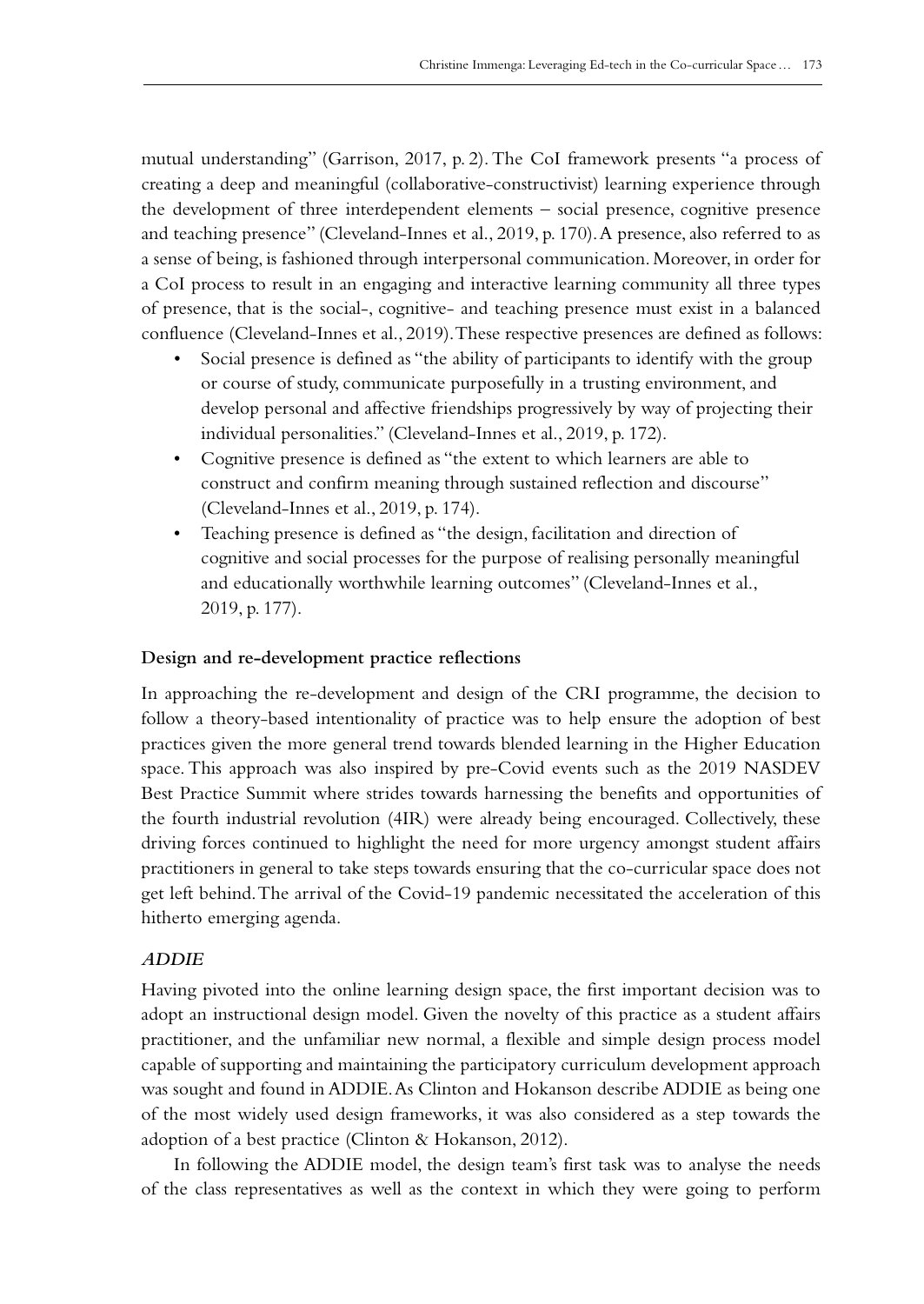their role. This needs analysis resulted in the identification of a key theme sub-divided into four sub-themes, along which the design team could focus their efforts. The key theme adopted took account of the demands and voluntary nature of the class representative role. This overarching theme distilled the need and realisation that we were designing for approximately 420 class representatives from across the entire academic spectrum as previously trained class representatives needed to be re‑inducted given the amended institutional protocols as a result of Covid‑19. This meant that the programme had to cater for students ranging from first-year students to finalists representing all six faculties. The four sub-themes addressed the programme's content requirements and included: (i) the need for class representatives to gain an appreciation of what it means to be a class representative and how this position relates to the broader student governance structures, (ii) the need for class representatives to be well versed in the academic policies and rules of the institution so that they are well equipped to answer questions or to raise concerns when policy is not being followed, (iii) the need for class representatives to be aware of the student support services offered by the institution so that they are able to refer a student to the appropriate support service, and (iv) the skills training the class representatives will need.

#### *Affordance theory*

Once the content needs for the new induction programme were established, attention needed to be focused on how best to deliver it within an online environment. As Branch & Dousay (2015, p.17) suggest, "effective, efficient, and relevant [online] learning environment[s]" heavily depend on utilising the best resources and/or tools for enabling students on their learning journey, the design team turned to affordance theory. Given that the design team had first-hand knowledge, be it only anecdotal and implicit in nature, of actual student experiences in using the university's Learning Management System (Vula), the decision to house the CRI within UCT's Learning Management System was greatly simplified (Aagaard, 2018, p. 1).

Vula had been declared zero-rated which meant class representatives could access the site without incurring any data charges. This would ensure equitable access to the resources and content of the induction. Class representatives were also already well versed with Vula. Furthermore, the affordances offered by Vula included the fact that this Learning Management System has multiple tools for effective content delivery and is enabled with various communication tools that allow for collaboration and engagement. Noting that the design was underpinned by a social constructivist paradigm, the use of collaborative communication tools offered by Vula were an important consideration for the design. A further affordance offered by Vula is that site analytics can be utilised to determine how class representatives have engaged with the site. This would allow the design team to identify class representatives who have been inactive on the induction site so that a follow-up could be made with the class representative in question as well as allow the design team to determine if class representatives were experiencing any challenges with areas or aspects of the site.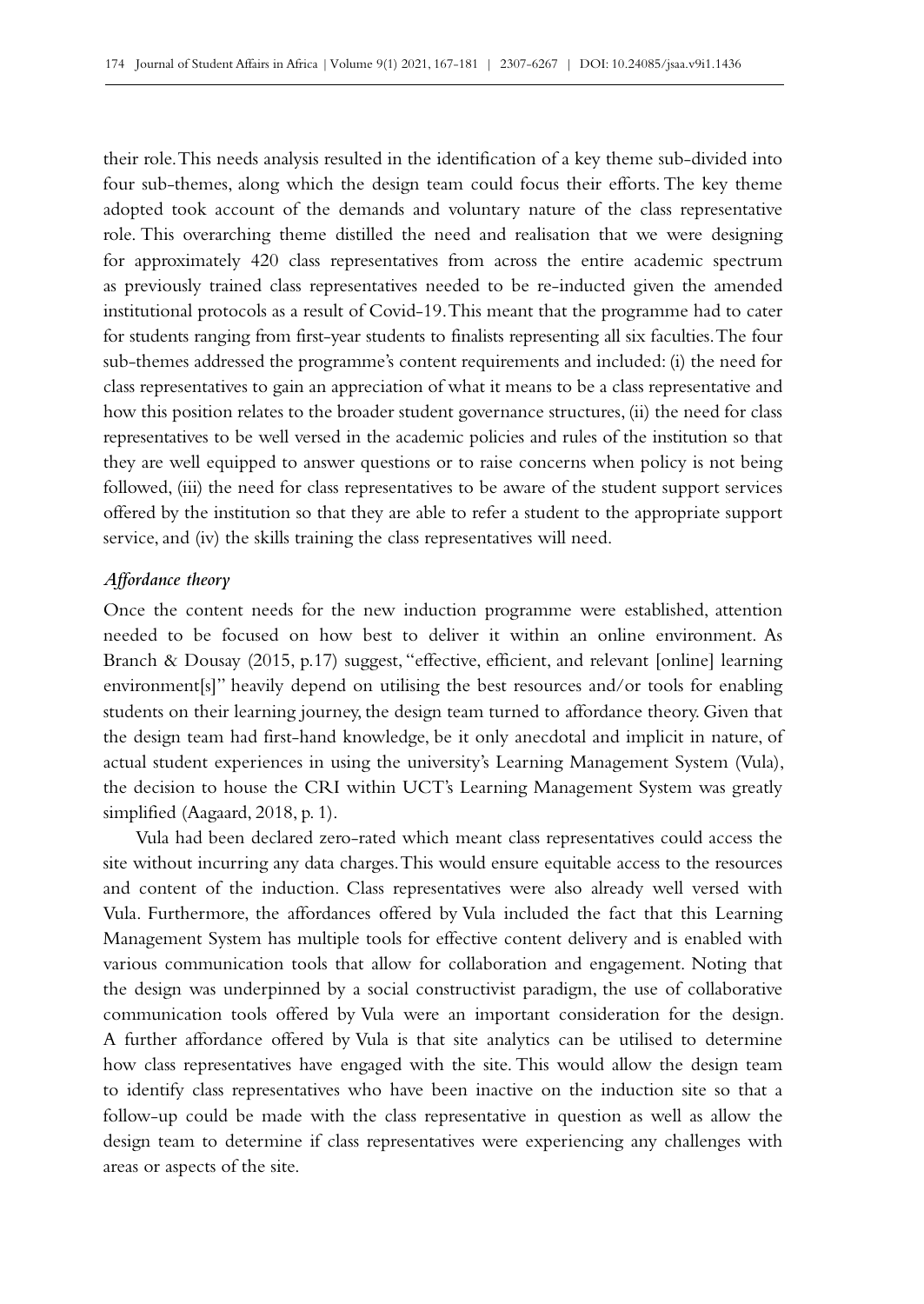### *Universal Design for Learning (UDL)*

After having examined the affordances of Vula, the challenge now became for the design team to optimally exploit the affordances of Vula. This entailed collating the content of the induction for the purposes of instructional delivery. The Principles of Universal Design for Learning (UDL) served to guide the design choices pertaining to the content delivery. This enabled the design team to address unseen learning barriers in an inclusive manner.

To actualise UDL's engagement principle, the design team opted for short videos to be presented by the student leaders within the design team. For this task, the design team drew on further research that informed them of the specifics required for the making of effective instructional videos. For example, the work of Day, Foley and Catrambone (2006; as cited in Fanguy et al., 2019) which found that "videos where the instructor was shown led to higher retention of information and greater understanding and ability to apply the principles featured in the lecture compared to the same content presented using either audio and a slide deck" (Fanguy et al., 2019, p. 46) formed part of the considerations in creating videos. This led to the content creation and production of videos by the student leaders that covered sub-theme (i) on the institutional role of class representatives, and sub-theme (iv) that addressed the skills requirements. The actualisation of the engagement principle was ultimately achieved through the creation of relevant and interesting videos that were presented within the student discourse and from a fellow students' perspective through the use of local and relatable examples. This was done in an attempt to motivate and stimulate class representatives to engage with the content.

Further attempts at keeping the instructional videos interesting included the use of different formats. For example, the videos for sub-theme (ii) took the form of an interview. Over a period of one hour, the SRC Undergraduate Academics Co-ordinator interviewed a Faculty Manager on the various academic policies and rules that class representatives should be aware of and how these had been amended in the Covid‑19 context. This lengthy interview was then cut into shorter videos whereby one video would cover a particular question or topic. This interview method provided for an interactive and engaging discussion. For sub-theme (iii), the presenter format was reused, however this time the videos were presented by staff members representing various student support services. This provided an opportunity for each of the respective student support services to showcase their offerings in a video as well as advise how their services remained accessible and available in the Covid‑19 context.

In further applying the engagement principle, the design team opted for learner-led pacing. This meant that class representatives could work through the content in their own time and at their own pace. The main reason for opting for a learner-led pace was the fact that this induction was a voluntary programme and therefore would remain secondary to the class representative's academic commitments. This flexibility allowed for class representatives to engage with the material as they felt motivated to do so. The benefits associated with this design choice, however, did not come without its own risk. The main concern being that class representatives would simply not engage with the content and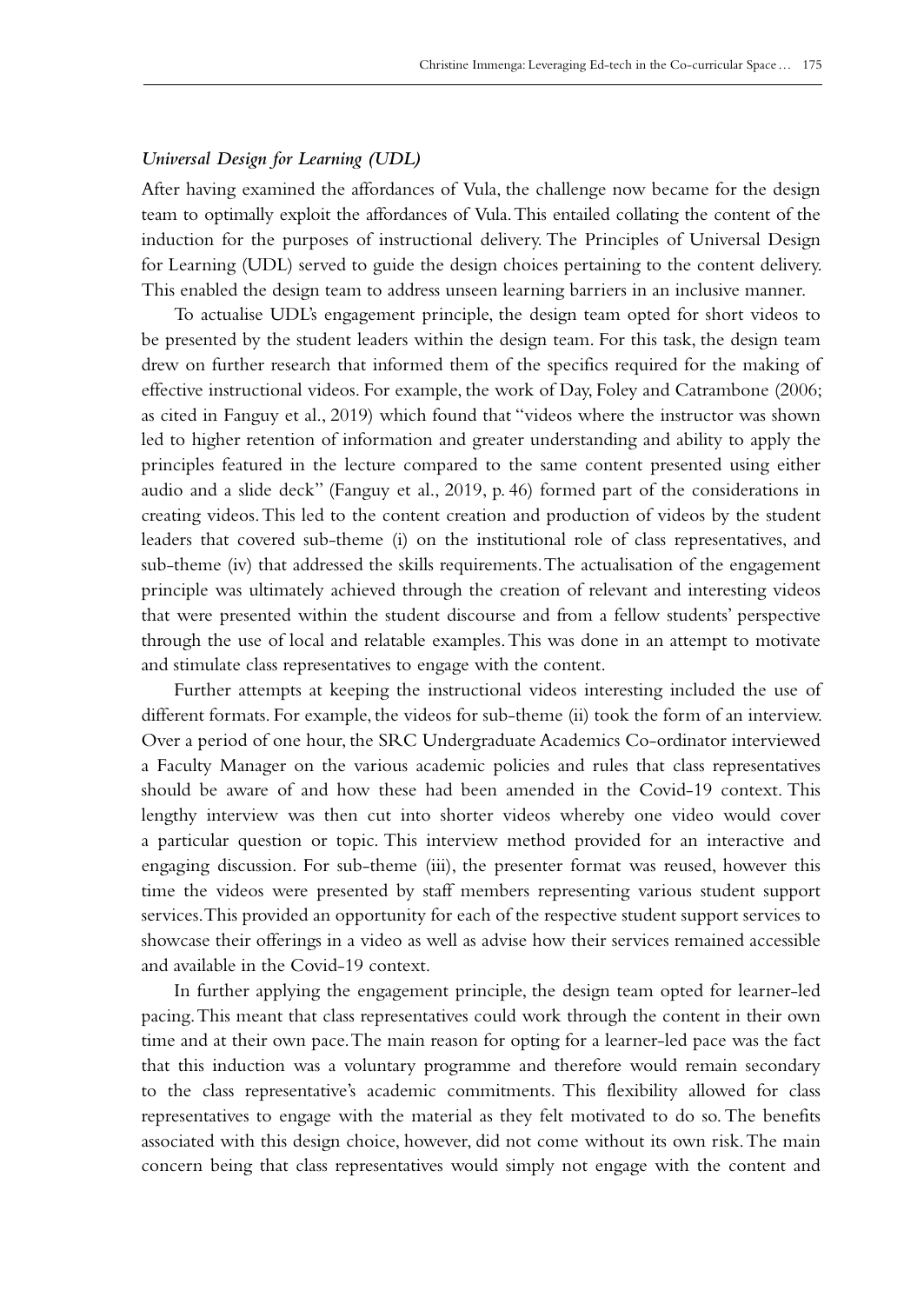would hence require dedicated monitoring of usage analytics and follow-up by the design team (Lowenthal et al., 2009; Hall et al., 2012).

The first step taken in incorporating the second principle of representation into the induction design was to provide an overview page within Vula that introduced the programme, stated the purpose of the induction, outlined the learning outcomes and explained the programme's methodology. A further principle of representation strategy employed by the design team was to release content in manageable portions. To this end, the content was released in accordance with the sub-themes and each sub-theme was presented within one Vula page. A further stipulation of the representation principle is that content be presented through multiple different file formats. Having noted afore that video had been chosen as the foremost tool for content delivery, the design team ensured that each video was accompanied by presentation slides, explanatory notes, a transcript of the video, relevant diagrams and images and, if applicable, additional resources and website links. The induction therefore provided for a multimedia approach that meant that the class representatives could view the video and take in visual and audio content or listen to the video and take in only the audio content or the class representative could engage with the content by reading the presentation slides accompanied by the explanatory notes and the video transcript.

The third principle of action and expression was incorporated into the design of the Vula site through the utilisation of the many tools Vula offers for asynchronous communication, collaboration and engagement. At the end of each sub-theme a comment tool was integrated into the page so as to allow for comments or questions to be posed in relation to the sub-theme. The site also featured a chat room, the question & answer tool as well as the forum tool. The forum tool was set up to permit faculty-specific discussions which allowed for discussions to ensue between faculty-specific class representatives and their respective faculty councils. The forum tool could be utilised by class representatives to pose questions and suggestions, seek and provide advice and debate policy. Returning class representatives or more senior student leaders could also utilise the forums to provide tips and guidance to their representative peers. The chat room tool was intended for class representative to connect and engage with each other. Finally, the question  $\&$  answer tool, having the affordance and functionality to be used anonymously, meant that all class representatives could feel comfortable posing questions to the Faculty Councils, SRC or the DSA.

In a further strategy to incorporate the expression and action principle, the design team developed relevant and locally contextualised scenario-based questions that could be posed to a group of class representatives to solve. These questions were specifically designed to encourage collaboration as well as engagement with the content in answering the scenarios. The multiple and varied opportunities for communication and engagement integrated into the induction permitted the class representative's voice to be elicited within this asynchronous online space and resulted in class representatives being able to action and express their learning.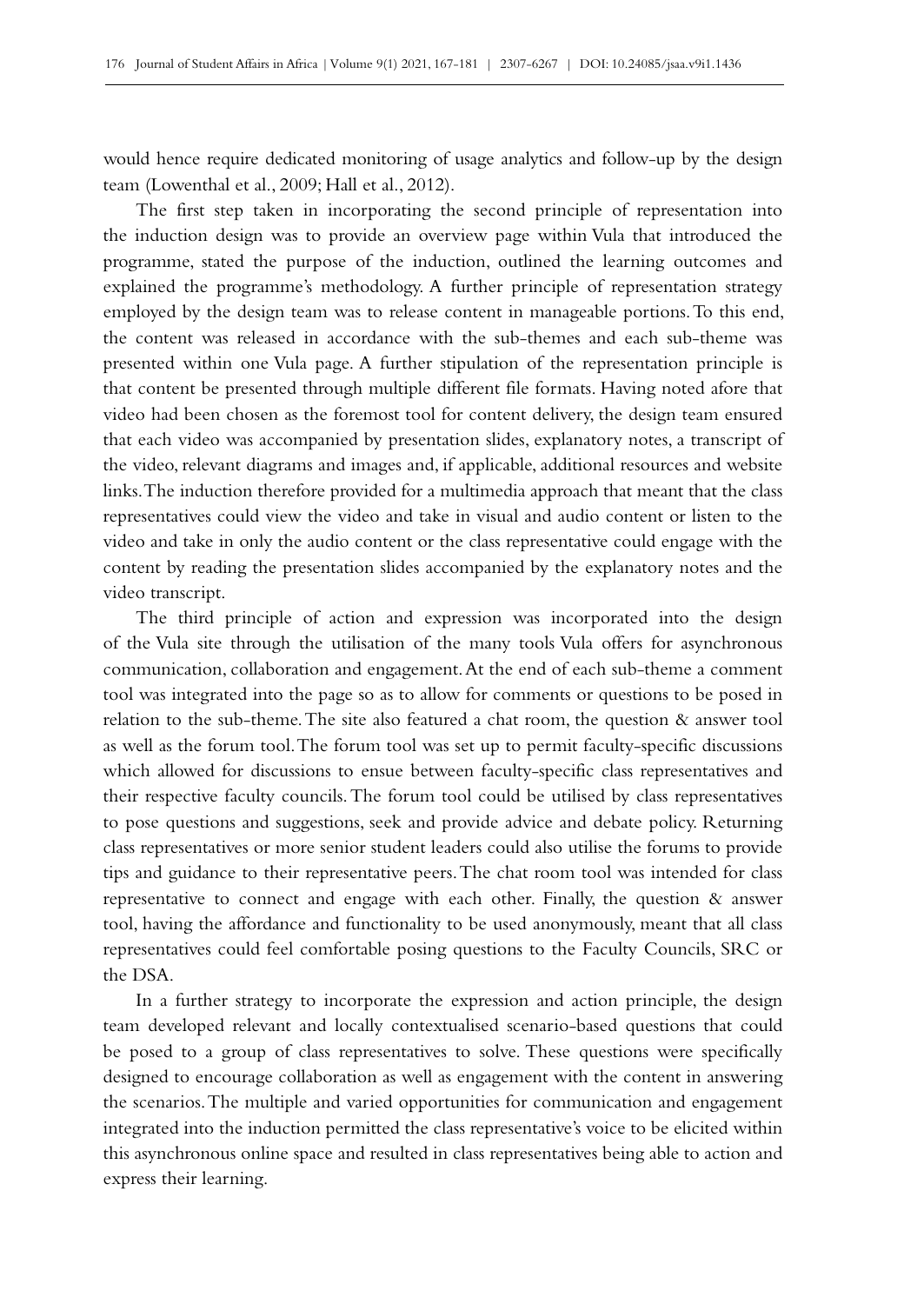### *Multimedia principle*

In further unpacking the opportunities that multimedia provides in online education, the design team noted the multimedia principle which asserts that students retain more knowledge from words and images than from words alone. By incorporating relevant content pictures in the static form such as graphics, diagrams and images as well as pictures in the dynamic form such as videos and narrated PowerPoint presentations into the induction, the design team ensured a more effective learning environment for class representatives (Mayer, 2017).

As per the UDL Guide provided by CILT (2020), all videos were kept below 15 minutes. Lengthier videos were edited and cut to cover a particular question or topic. Instructional text was incorporated within the Vula pages to illuminate the content of the video as well as additional materials. All videos were embedded into the Vula site which meant videos could be watched without data being used. Further to this, for students who had intermittent or limited Wi‑Fi access, videos and resources could be downloaded, stored and watched or read offline at a later stage. For students with low bandwidth or who preferred not to watch videos, a transcription of each video was provided along with presentation slides and explanatory notes.

#### *Creating a learning community*

A key benefit of the participatory curriculum development process was that the design team could draw on their own realities in assessing the needs of the target audience of this induction given their high degree of shared experience. The uncertainty presented by the Covid‑19 pandemic and the sudden shift from face-to-face teaching to remote emergency teaching left students feeling distressed and overwhelmed (Morgan, 2020). Moreover, the design team was cognisant that research on the experience of online learning had revealed that students "often feel isolated and alone in online learning environments" (Lowenthal et al., 2009, p. 162). In further noting that learning communities "act as academic and social support structures that allow students to learn in more authentic and challenging ways" (Dabbagh, 2005, p. 30) the design team set about ensuring the creation of a supportive and interactive online learning community within the induction programme. Class representatives needed to be enabled to perform their representative role as well as have a safe space where they could ask questions, seek guidance and engage with peers on the experiences of emergency remote learning as well as on being a class representative during these challenging times. The creation of a supportive learning community therefore was paramount to the success of the induction as well as the functioning of the class representative system as a whole (Ludwig-Hardman & Dunlap, 2003; Robinson, 2000; Morgan, 2020).

Most noteworthy was the manner in which the design choices hitherto described culminated in an environment that would be supportive of a community of inquiry. The social presence would be enabled through the various collaborative and communication tools integrated into the induction site. These tools would allow class representatives to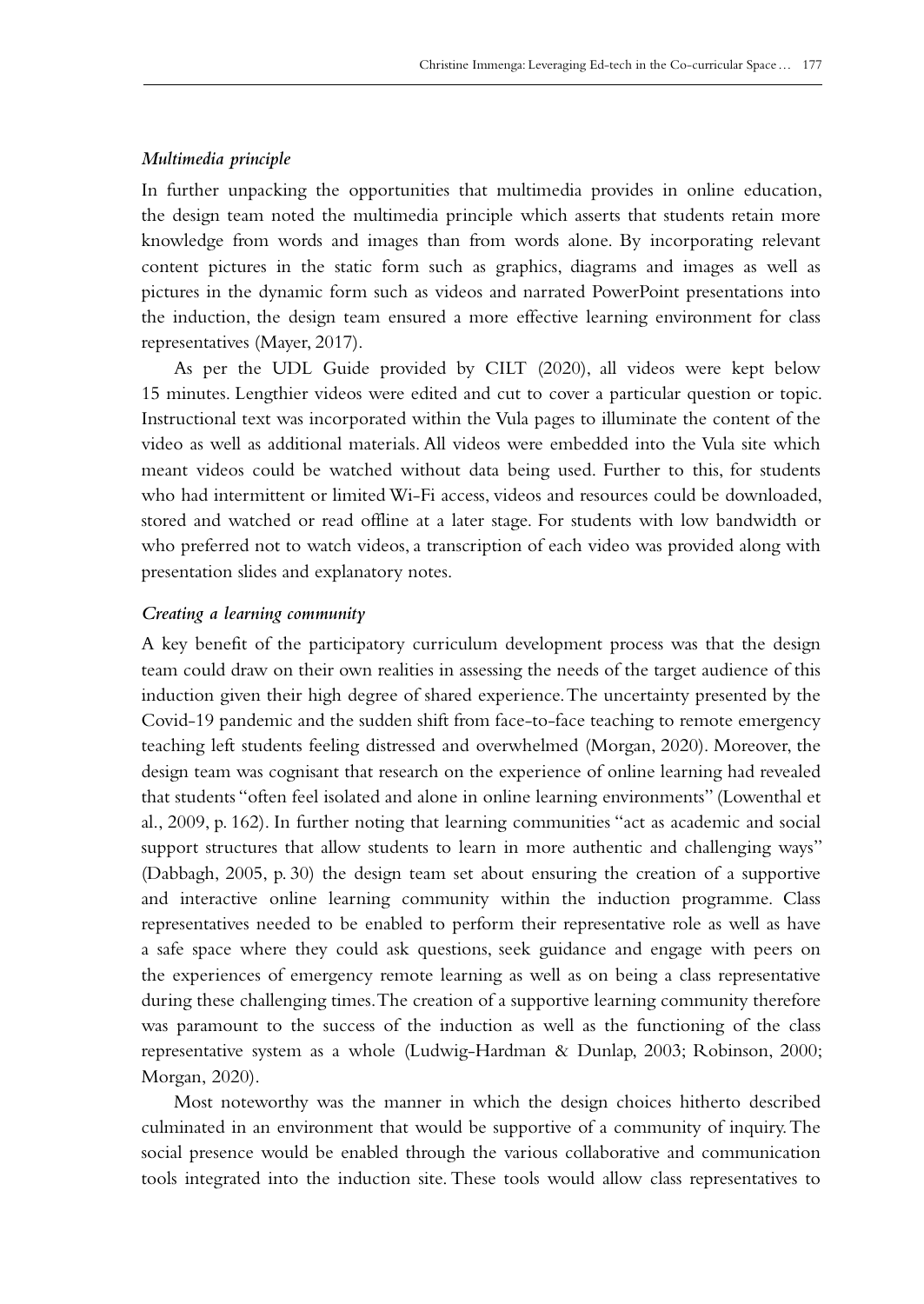meaningfully and purposefully engage with one other. Furthermore, the ability of the Faculty Councils and SRC to be present in these virtual spaces would allow for ongoing motivation and support as well as serve as a continual reminder of the common purpose to advocate for the interest of students. The cognitive presence would be enabled through group activities and the release of scenario-based explanatory videos. The intention behind these activities is that they would encourage the "construct[ing] and confirm[ing] [of] meaning through sustained reflection and discourse" (Cleveland-Innes et al., 2019, p. 174). The third and final presence, that of the teaching presence, would be enabled through the sustained and ongoing facilitation and guidance of the design team throughout the induction programme.

Ultimately then, these design choices also served to maintain the confluence of the three presences required for the existence and maintaining of a community of inquiry.

### *Reflections to Aid Student Affairs Practice*

In drawing on the experience of transitioning a hitherto face-to-face synchronous programme to an asynchronous online programme, the practitioner has noted five benefits that leveraging online learning and education technology could have for student development practitioners. These benefits are worthy of consideration as we shape and augment the future of co‑curricular programmes in the new era of online and blended learning in a post Covid–19 world. The practitioner by no means claims that this list is exhaustive. The five benefits identified by the practitioner during the design of the CRI are:

- 1. **Scalability** A co-curricular programme that is offered online can be presented to an unlimited number of students at no additional cost per student. In 2020, approximately 420 class representatives were elected. There are a limited number of physical venues that could accommodate that many students on campus and the cost of materials and catering for a group that size would be significant.
- 2. **Decreased risk of disruption** The benefit of creating an asynchronous online programme has meant that we do not encounter the risks associated with running a synchronous programme. These risks would include presenters or participants being unable to attend the synchronous programme, load shedding rendering a venue unusable or a number of other possibilities resulting in a disruption to the synchronous programme. With students being able to access the content as is suitable for them, the risk of the content not being able to be presented or delivered is decreased significantly.
- 3. **Universally accessible programmes** Designing the online programme according to the principles of Universal Design for Learning means that unseen barriers to student learning are automatically catered for and the content of the programme is accessible to all student participants.
- 4. **Student convenience** The programme can also cater for student preferences in engaging with the content which would result in greater motivation to participate in the programme. These preferences could be in terms of when the student chooses to engage with the content, i.e. late at night or how the student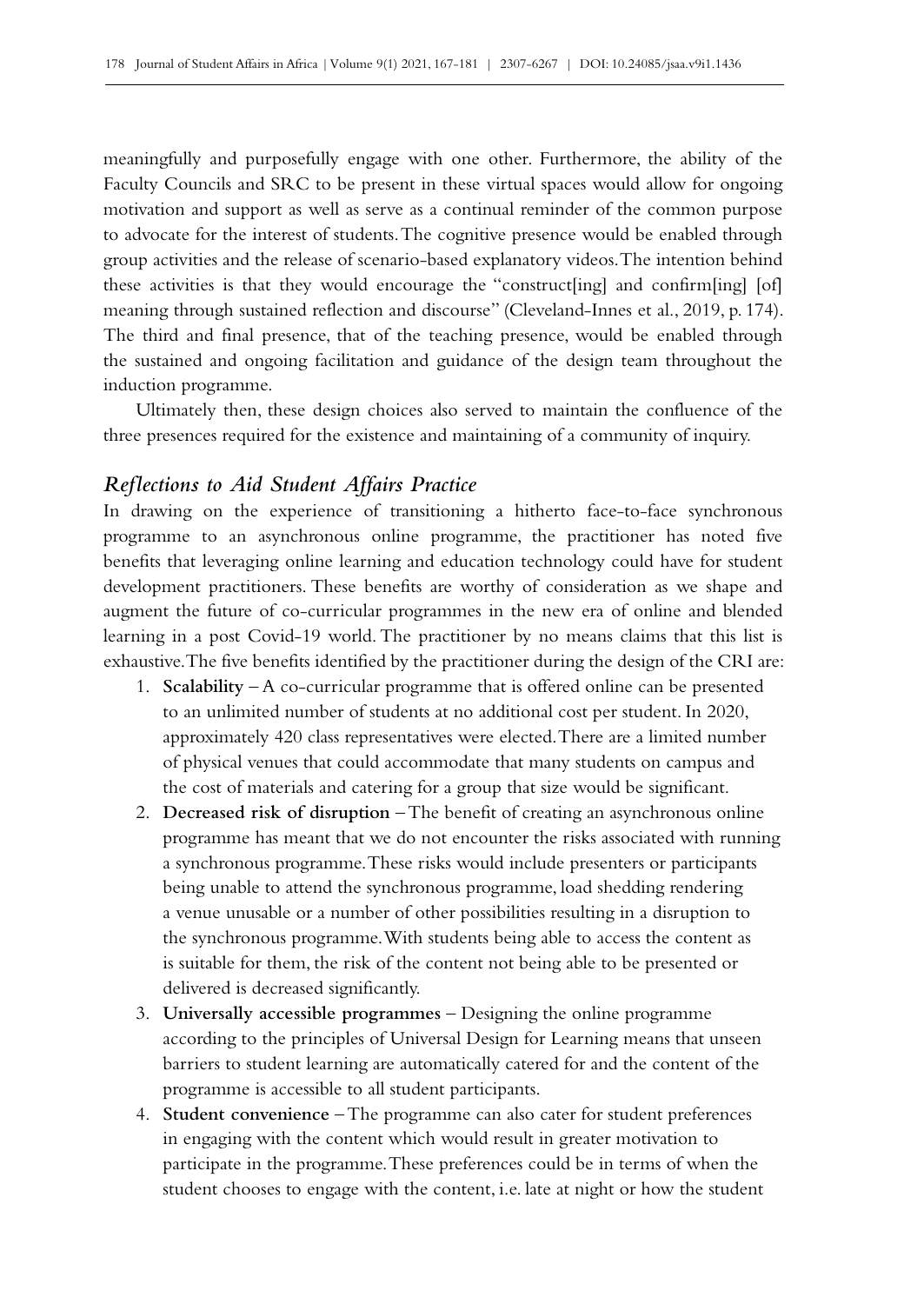wishes to engage, i.e. via video, audio or readings. The student can also choose the communication channel they wish to utilise when interacting with other student participants or the programme design team, presenters or facilitators.

5. **Temporal affordance** – A further benefit is that the content can be revisited by a student at any time and as needed. Should a student wish to refresh their memory or knowledge of a certain topic, the possibility is available at the click of a button. Further to this, the induction of new class representatives as a result of resignations or vacancies or as new courses are initiated in the second semester can easily be added to the site and the induction material is immediately available for their use.

# *Conclusion*

While the transition to a completely online programme was daunting at first, the exposure to the benefits of online education technology theories, practice and techniques has allowed for an enriched student development practitioner experience. This article has sought to compile a reflective account of how a design team managed to preserve the strengths of their pre‑Covid‑19 practice and make strides towards advancing an emerging agenda within student affairs practice by leveraging blended learning. These advances would not have been possible were it not for the adoption of a theory-based intentionality of practice. Consequently, this account also demonstrates how the use of conceptual frameworks and instructional theories can guide the development and improvement of practice when encountering conditions of uncertainty.

# *Acknowledgements*

I would like to thank the Undergraduate Academic Sub-Council for their hard work and dedication in making the CRI a reality. I am also very grateful to my UCT colleagues who supported the induction programme by creating videos and providing additional resources for the Class Representatives. I am extremely grateful to the Centre for Innovation in Learning and Teaching for facilitating webinars as well as providing guides and resources that greatly assisted in moving the CRI online. Finally, a special thank you to Edwina Brooks, the Director of Student Development, for supporting this endeavour and to the critical readers, Shanali Govender and David Redelinghuys as well as the editors and peer reviewers of this article for their extremely valuable feedback. Notwithstanding, any errors and omissions remain that of the author.

# *Research Ethics*

The following ethical principles, as advocated by Saunders, Lewis & Thornhill (2016), were observed during the writing and research of and associated with this article:

- Avoidance of harm,
- Maintenance of the anonymity of those taking part,
- Responsibility in the analysis of data and reporting of findings, and
- Respect for others.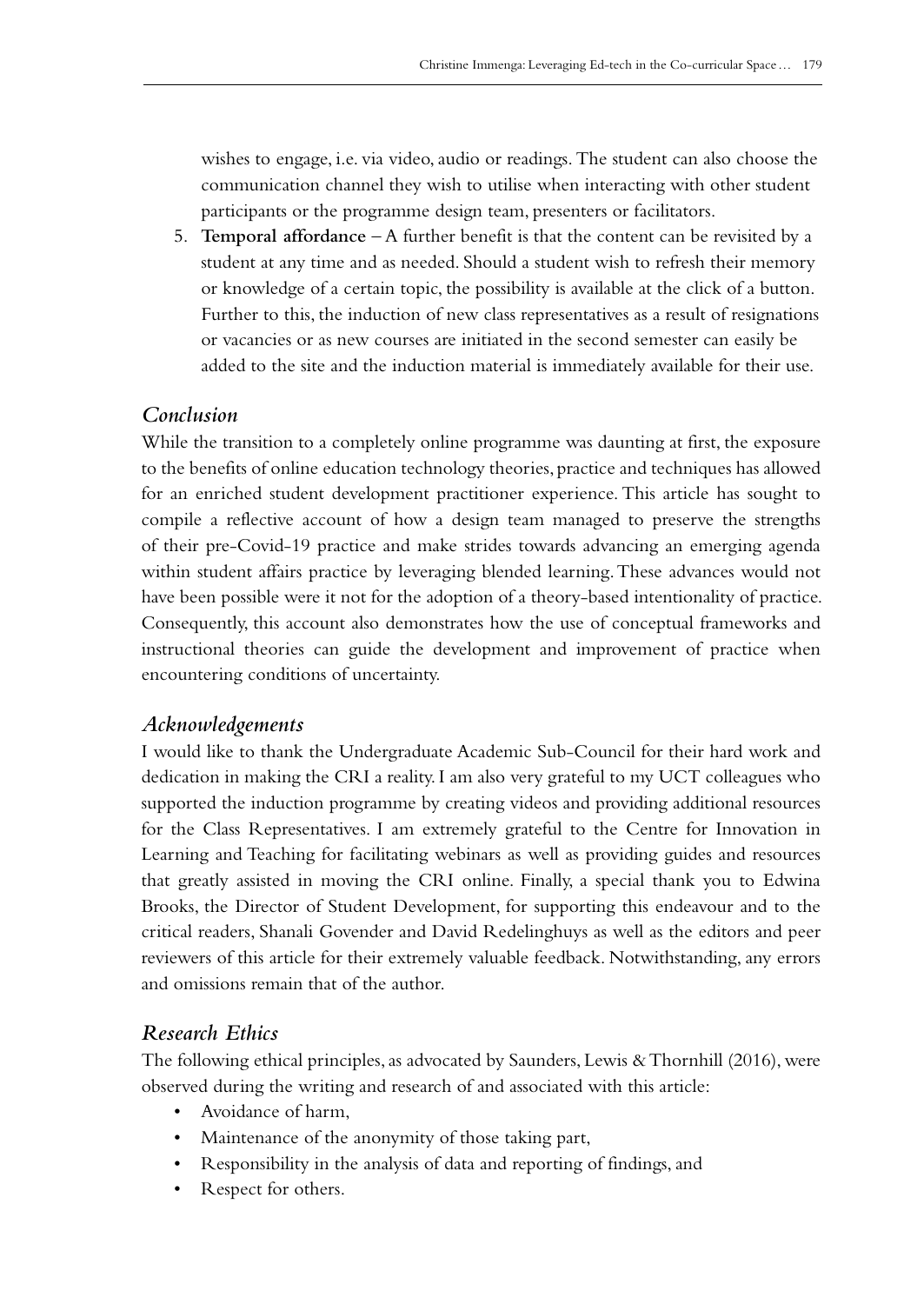# *Disclosure of Conflict of Interests and Funding*

No funding was provided for this reflective practice case study. The author has no conflict of interest to declare. The article serves as a personal reflection on the design process of moving the CRI online and my own involvement in this process has been explained in the article.

### *References*

- Aagaard, J. (2018). Magnetic and multistable: Reinterpreting the affordances of educational technology. *International Journal of Educational Technology in Higher Education, 15*(4). [https://doi.org/10.1186/](https://doi.org/10.1186/s41239-017-0088-4) [s41239-017-0088-4](https://doi.org/10.1186/s41239-017-0088-4)
- Allen, W. (2006). Overview and evolution of the ADDIE training system. *Advances in Developing Human Resources, 8*(4), 430‑441.<https://doi.org/10.1177/1523422306292942>
- Beetham, H. (2007). An approach to learning activity design. In H. Beetham & R. Sharpe (Ed.), *Rethinking pedagogy for a digital age: Designing and delivering e-learning* (pp.26‑40). Routledge. [https://doi.org/](https://doi.org/10.4324/9780203961681) [10.4324/9780203961681](https://doi.org/10.4324/9780203961681)
- Branch, R.M. & Dousay, T.A. (2015). *Survey of instructional design models.* EACT.
- Candy, L. (2020). *The creative reflective practitioner: Research through making and practice.* Routledge. [https://doi.](https://doi.org/10.4324/9781315208060) [org/10.4324/9781315208060](https://doi.org/10.4324/9781315208060)
- Carpenter, S. & Haber-Curran, P. (2013). The role of research and scholarship in the professionalisation of student affairs. *Journal of Student Affairs in Africa, 1*(1&2), 1‑9.<https://doi.org/10.14426/jsaa.v1i1-2.20>
- Centre for Innovation in Learning and Teaching (2020). *Equitable learning through universal design for learning.* [https://docs.google.com/document/d/1NckNyU8Vav2CFWDWWtK6ebIU2xqJCbeaHX9leLy](https://docs.google.com/document/d/1NckNyU8Vav2CFWDWWtK6ebIU2xqJCbeaHX9leLyvhxY) [vhxY](https://docs.google.com/document/d/1NckNyU8Vav2CFWDWWtK6ebIU2xqJCbeaHX9leLyvhxY) [Accessed 25 August 2020].
- Cleveland-Innes, M., Garrison, D.R. & Vaughan, N. (2019). The community of inquiry theoretical framework. In M.G. Moore & W.C. Diehl (Eds.), *Handbook of distance education* (4th ed., pp.168‑190). Routledge.
- Clinton, G. & Hokanson, B. (2012). Creativity in the training and practice of instructional designers: The Design/Creativity Loops model. *Educational Technology Research and Development*, 60(1), 111-130. <https://doi.org/10.1007/s11423-011-9216-3>
- Dabbagh, N. (2005). Pedagogical models for e‑Learning: A theory-based design framework. *International Journal of Technology in Teaching and Learning, 1*(1), 25‑44.
- Ertmer, P.A. & Newby, T.J. (2013). Behaviourism, cognitivism, constructivism: Comparing critical features from an instructional design perspective. *Performance Improvement Quarterly, 6(4), 50-70.* [https://doi.](https://doi.org/10.1002/piq.21143) [org/10.1002/piq.21143](https://doi.org/10.1002/piq.21143)
- Fanguy, M., Costley, J., Baldwin, M., Lange, C. & Wang, H. (2019). Diversity in video lectures: Aid or hindrance? *International Review of Research in Open and Distributed Learning, 20*(2). [https://doi.org/](https://doi.org/10.19173/irrodl.v20i2.3838) [10.19173/irrodl.v20i2.3838](https://doi.org/10.19173/irrodl.v20i2.3838)
- Garrison, D.R. (2017). *E-learning in the 21st century: A community of inquiry framework for research and practice*  (3rd ed.). Routledge, Taylor & Francis. <https://doi.org/10.4324/9781315667263>
- Hall, T.E., Meyer, A. & Rose, D. (2012). *Universal design for learning in the classroom.* The Guilford Press.
- Hammond, M. (2010). What is an affordance and can it help us understand the use of ICT in education? *Education Information Technology, 15*, 205‑217.<https://doi.org/10.1007/s10639-009-9106-z>
- Information and Communication Technology Services (n.d.). *Zero-rated mobile data access to specific UCT online resources.* <http://www.icts.uct.ac.za/Zero-rated-access-some-UCT-websites> [Accessed 10 August 2020].